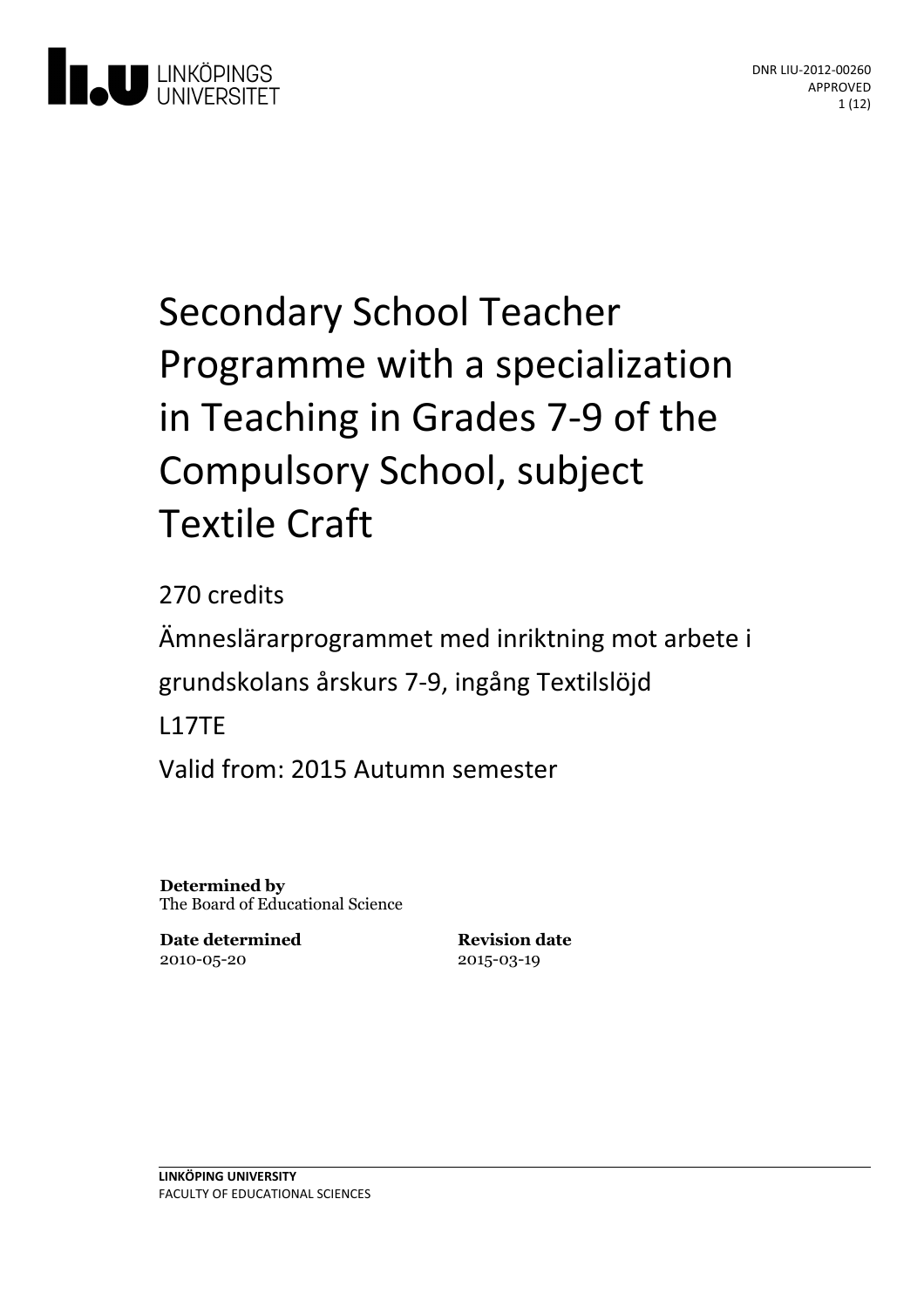SECONDARY SCHOOL TEACHER PROGRAMME WITH A SPECIALIZATION IN TEACHING IN GRADES 7-9 OF THE COMPULSORY SCHOOL, SUBJECT TEXTILE CRAFT APPROVED 2 (12)

## Entry requirements

## Degree in Swedish

Ämneslärarexamen med inriktning mot arbete i grundskolans årskurs 7-9

## Degree in English

Degree of Bachelor of Arts in Secondary Education Degree of Bachelor of Sciense in Secondary Education

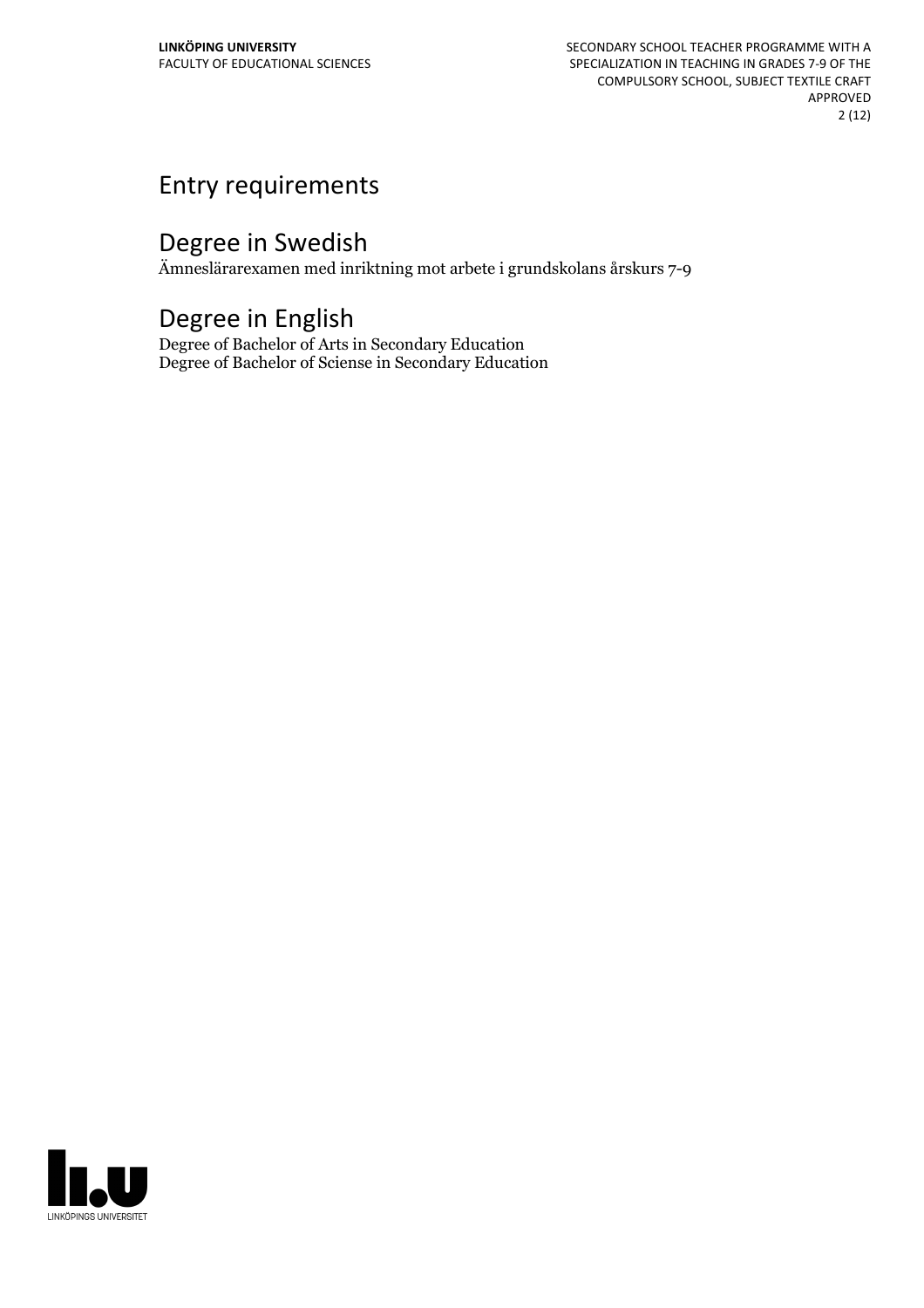# **Curriculum**

#### **Semester 1 (Autumn 2015)**

| Course<br>code | Course name                                                               | <b>Credits</b> | Level            | Weeks | ECV |
|----------------|---------------------------------------------------------------------------|----------------|------------------|-------|-----|
| 974G01         | Educational Sciences 1, Didactics                                         | 5              | G <sub>1</sub> X |       |     |
| 974G03         | Educational Sciences 3, Educational Assessment                            | 7.5            | G <sub>1</sub> X |       |     |
| 974G04         | Educational Sciences 4, History of Education,<br>Societal role and values | 7.5            | G <sub>1</sub> X |       |     |
| 974G06         | Educational Sciences 2, Development and Learning                          | 8.5            | G <sub>1</sub> X |       |     |
| 974GV6         | <b>Educational Scienes, Teaching Practise</b>                             | 1.5            | G <sub>1</sub> X |       |     |

#### **Semester 2 (Spring 2016)**

| Course<br>code | Course name                     | <b>Credits</b> |                 | Level Weeks ECV |  |
|----------------|---------------------------------|----------------|-----------------|-----------------|--|
|                | 91TX17 Textile Craft (1-15 cr)  | 15             | G <sub>1X</sub> |                 |  |
|                | 91TX27 Textile Craft (16-30 cr) | 15             | G <sub>1X</sub> |                 |  |

#### **Semester 3 (Autumn 2016)**

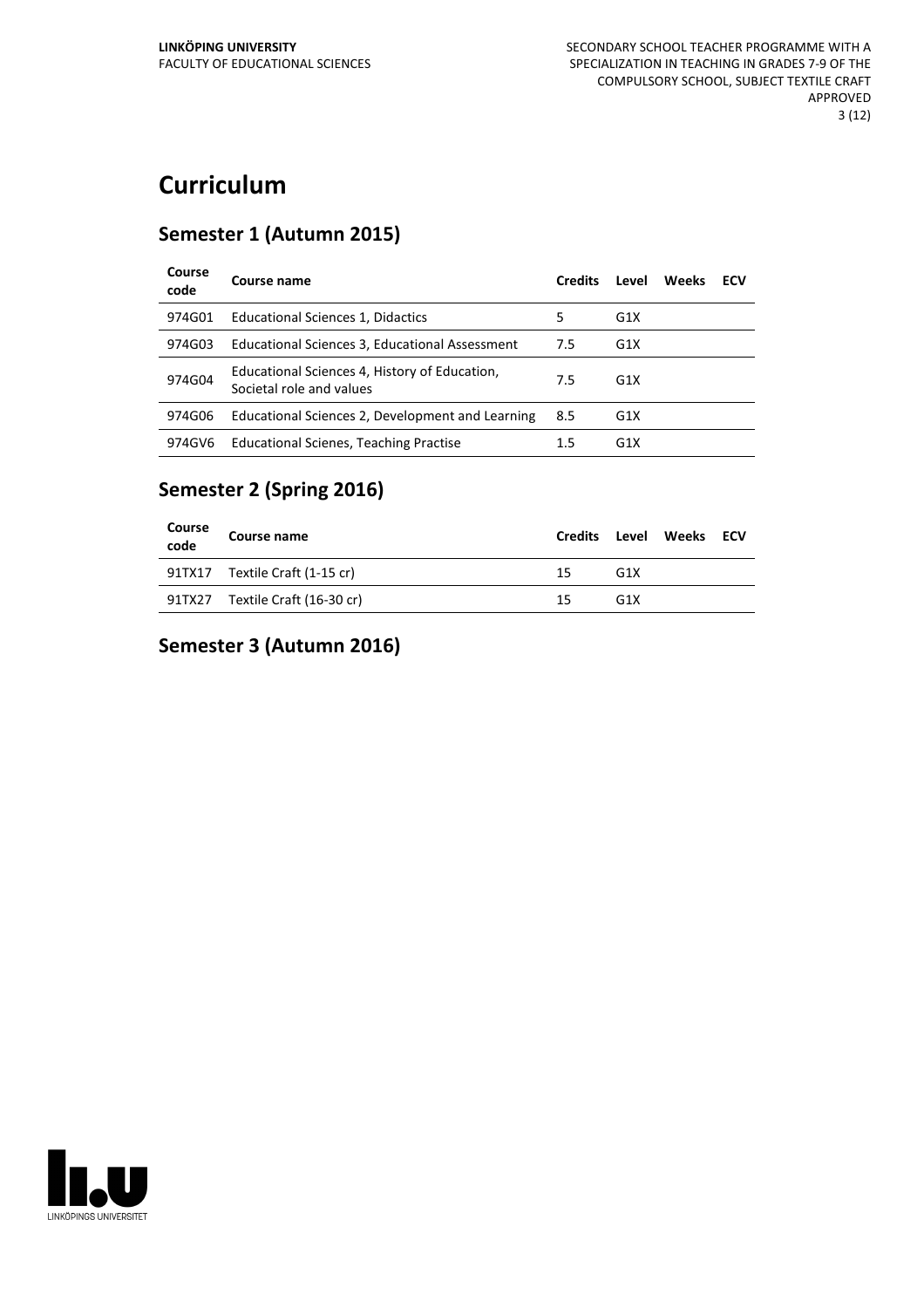| Course<br>code | Course name                                   | <b>Credits</b> | Level | Weeks | <b>ECV</b> |
|----------------|-----------------------------------------------|----------------|-------|-------|------------|
| 92F1V7         | French: Teaching Practise (28-30)             | 2.5            | G1X   |       |            |
| 92FR17         | French (1-27,5)                               | 27.5           | G1X   |       |            |
| 92GE07         | Geography (1-30)                              | 30             | G1X   |       |            |
| 92KE17         | Chemistry (1-15)                              | 15             | G1X   |       |            |
| 92KE27         | Chemistry (16-30)                             | 15             | G1X   |       |            |
| 92MAV1         | Mathematics: Teaching practice (17-18)        | 1.5            | G1X   |       | E          |
| 92RE17         | Religious Education (1-15)                    | 15             | G1X   |       |            |
| 92RE27         | Religious Education (16-30)                   | 15             | G1X   |       | E          |
| 92S1V7         | Spanish, Teaching Practise (28-30)            | 2.5            | G1X   |       |            |
| 92SP17         | Spanish, (1-27,5 hp)                          | 27.5           | G1X   |       |            |
| 92T1V7         | German: Teching Practise (28-30)              | 2.5            | G1X   |       |            |
| 92T1V8         | Technology: Teaching Practise (28-30)         | 3              | G1X   |       |            |
| 92TK17         | Technology (1-15)                             | 15             | G1X   |       | E          |
| 92TK27         | Technology (16-27)                            | 12             | G1X   |       |            |
| 92TX37         | Textile Craft (38-45)                         | 7.5            | G1X   |       |            |
| 92TX47         | Textile Craft (46-60)                         | 15             | G1X   |       |            |
| 92TXV9         | Textile Craft: Teaching Practise (31-37.5 hp) | 7.5            | G1X   |       | E          |
| 92TY17         | German, (1-27,5)                              | 27.5           | G1X   |       | E          |
| 9GMA01         | Mathematics: Algebra                          | 6              | G1X   |       |            |
| 9GMA02         | Mathematics: One variable calculus 1          | 6              | G1X   |       |            |
| 9GMA03         | Mathematics: Linear algebra                   | 6              | G1X   |       | E          |
| 9GMA09         | Mathematics: Geometry ()                      | 5              | G1X   |       | Е          |

#### **Semester 4 (Spring 2017)**

| Course<br>code | Course name                                                            | <b>Credits</b> | Level            | Weeks | ECV |
|----------------|------------------------------------------------------------------------|----------------|------------------|-------|-----|
| 92BI27         | Biology (16-30)                                                        | 15             | G <sub>1</sub> X |       |     |
| 92GEV9         | Geography: Teaching Practice (52.5 - 60), 7,5<br><b>ECTS Credits</b>   | 7.5            | G1X              |       | Е   |
| 92REV9         | Religious Education: Teaching Practice (37.5-<br>45), 7,5 ECTS Credits | 7.5            | G <sub>1</sub> X |       | Е   |
| 92TK37         | Technology (31-40.5)                                                   | 10.5           | G1X              |       |     |
| 92TK47         | Technology (46-60)                                                     | 15             | G <sub>1</sub> X |       |     |

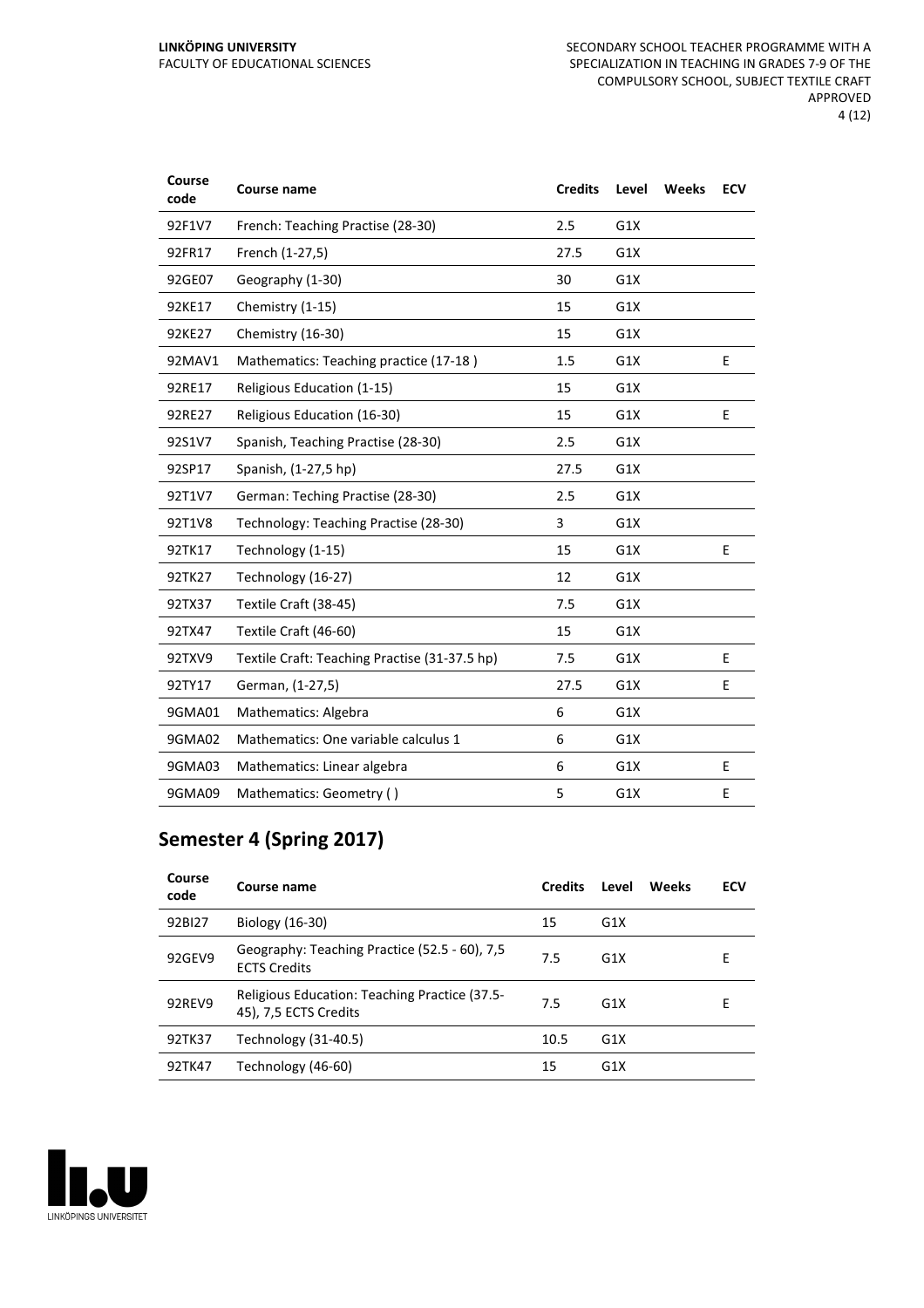| Course<br>code | Course name                                                        | <b>Credits</b> | Level            | Weeks              | <b>ECV</b> |
|----------------|--------------------------------------------------------------------|----------------|------------------|--------------------|------------|
| 92TKV9         | Technology: Teaching Practice (41-45)                              | 4.5            | G1X              |                    | E          |
| 92TYV9         | German: Teaching Practice (56-60)                                  | 5              | G1X              |                    | E          |
| 92BI17         | Biology (1-15)                                                     | 15             | G1X              | v201703-<br>201710 |            |
| 92KE37         | Chemistry (31-45)                                                  | 15             | G1X              | v201703-<br>201710 |            |
| 9GMA04         | Mathematics, Calculus in One Variable 2                            | 6              | G1X              | v201703-<br>201710 | E          |
| 9GMA05         | Mathematics, Statistics                                            | 5              | G1X              | v201703-<br>201710 | E          |
| 92MAD9         | Mathematics: Mathematics Education 2 (42-<br>49), 6 ECTS Credits   | 6              | G1X              | v201703-<br>201722 | E          |
| 92RE37         | Religious Education (31-37,5)                                      | 7.5            | G1X              | v201704-<br>201708 |            |
| 92GE37         | Geography (31-52,5)                                                | 22.5           | G1X              | v201704-<br>201713 |            |
| 92EN17         | English (1-27,5)                                                   | 27.5           | G1X              | v201704-<br>201723 | E          |
| 92FR37         | French (31-55)                                                     | 25             | G1X              | v201704-<br>201723 |            |
| 92SH01         | <b>Social Science: Didactics</b>                                   | 9              | G <sub>2</sub> X | v201704-<br>201723 |            |
| 92SP37         | Spanish (31-55)                                                    | 25             | G1X              | v201704-<br>201723 |            |
| 92SV17         | Swedish (1-30)                                                     | 30             | G1X              | v201704-<br>201723 | C/E        |
| 92TY37         | German (31-55)                                                     | 25             | G1X              | v201704-<br>201723 |            |
| 9GSH01         | Social science: Political theory                                   | 6              | G1X              | v201705-<br>201708 |            |
| 9GSH02         | Social Science: Sociology 1                                        | 7.5            | G1X              | v201709-<br>201713 | C          |
| 92MAV9         | Mathematics: Teaching Practice, 6 ECTS Credits                     | 6              | G1X              | v201712-<br>201717 | E          |
| 92KE47         | Chemistry (53-60)                                                  | 7.5            | G1X              | v201712-<br>201721 |            |
| 92KEV9         | Chemistry: Teaching Practice (46-52.5), 7,5<br><b>ECTS Credits</b> | 7.5            | G1X              | v201712-<br>201721 | E          |

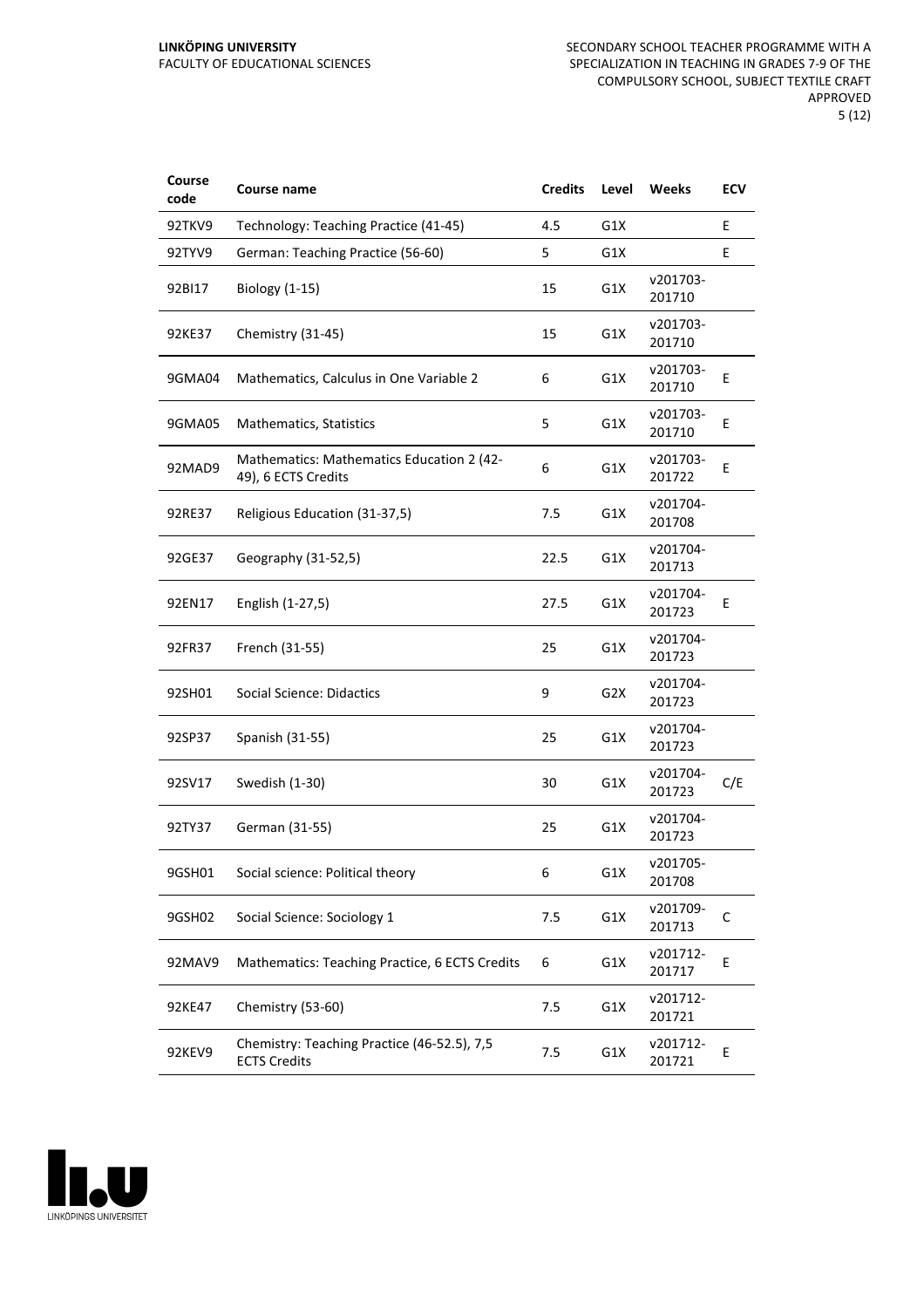| Course<br>code | Course name                                          | <b>Credits</b> | Level | <b>Weeks</b>       | <b>ECV</b> |
|----------------|------------------------------------------------------|----------------|-------|--------------------|------------|
| 9GMA07         | Mathematics, History of Mathematics                  | 3              | G1X   | v201712-<br>201721 | E          |
| 92E1V7         | English: Teaching Practise (28-30)                   | 2.5            | G1X   | v201714-<br>201716 |            |
| 9GSH03         | Social Science: Economics                            | 7.5            | G1X   | v201714-<br>201718 |            |
| 9GMA06         | Mathematics, Calculus in Several Variables           | 4              | G1X   | v201714-<br>201721 |            |
| 92RE47         | Religious Education (41-60)                          | 15             | G1X   | v201714-<br>201723 |            |
| 92FRV9         | French: Teaching Practice (56-50), 5 ECTS<br>Credits | 5              | G1X   | v201716-<br>201723 | Е          |
| 92SPV9         | Spanish: Teaching Practice                           | 5              | G1X   | v201816-<br>201823 | E          |

**Semester 5 (Autumn 2017)**

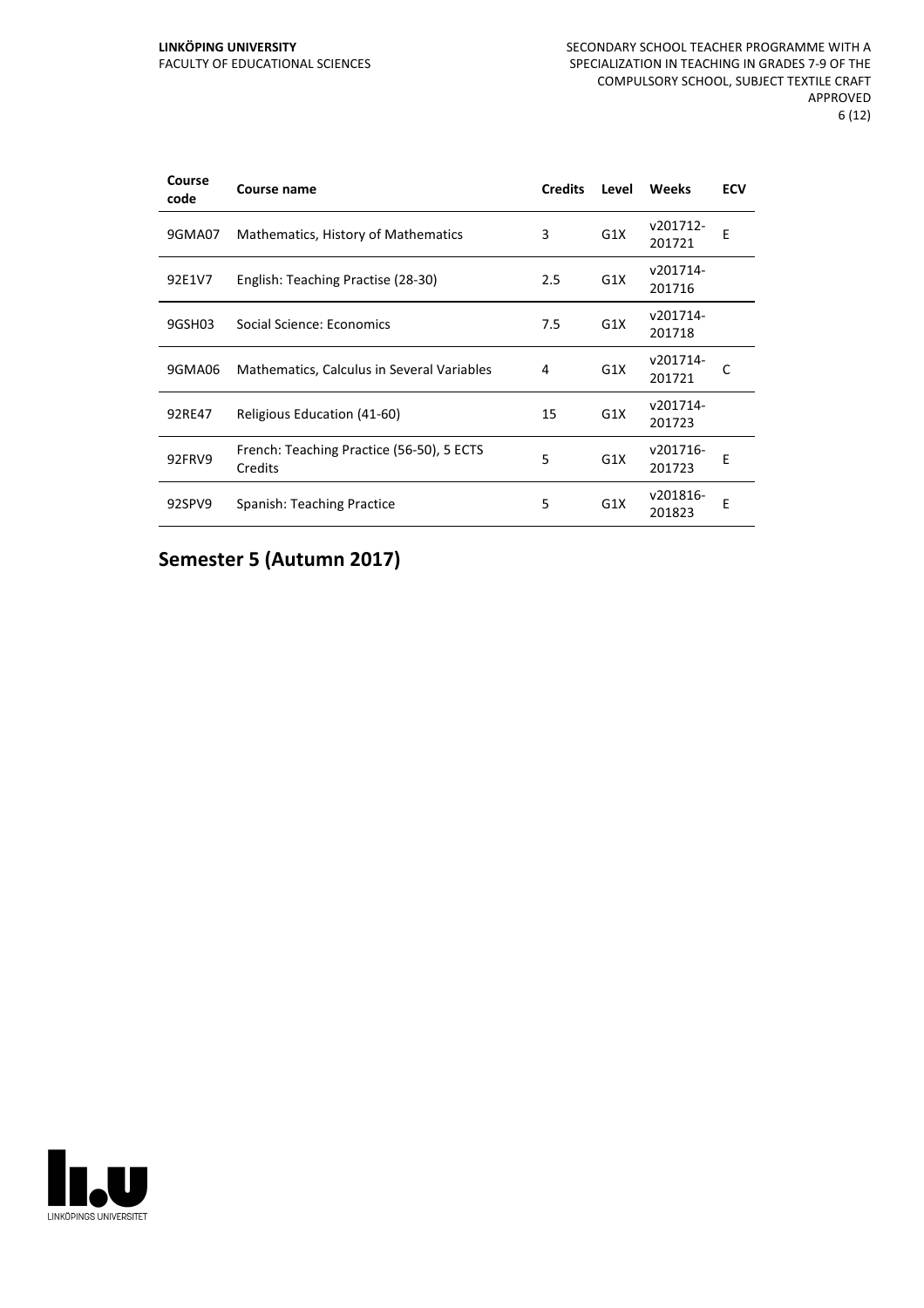| Course<br>code | Course name                                                 | <b>Credits</b> | Level            | <b>Weeks</b>       | <b>ECV</b> |
|----------------|-------------------------------------------------------------|----------------|------------------|--------------------|------------|
| 93SVV9         | Swedish: Teaching Practice (53-60 hp)                       | 7.5            | G <sub>2</sub> X |                    | E          |
| 93SV37         | Swedish (31-52.5)                                           | 22.5           | G <sub>2</sub> X | v201633-<br>201703 | E          |
| 93SH02         | <b>Social Science: Didactics</b>                            | 7.5            | G <sub>2</sub> X | v201734-<br>201738 |            |
| 93TX37         | Textil Craft (38-45)                                        | 7.5            | G1X              | v201734-<br>201743 | E          |
| 93TXV9         | Textile Craft: Teaching Practise (31-37.5 hp)               | 7.5            | G1X              | v201734-<br>201743 | Ε          |
| 93BI38         | Biology (31-37,5 hp)                                        | 7.5            | G <sub>2</sub> X | v201735-<br>201738 | E          |
| 93EN37         | English (31-55)                                             | 25             | G1X              | v201735-<br>201803 |            |
| 93ENV8         | Verksamhetsförlagd utbildning i engelska (56-58<br>hp), 3hp | 3              | G2X              | v201739-<br>201740 | E          |
| 93ENV9         | English: Teaching Practice (59-60), 2 ECTS Credits          | $\overline{2}$ | G <sub>2</sub> X | v201739-<br>201740 | E          |
| 93BIV9         | Biology: Teaching Practice, 7,5 ECTS Credits                | 7.5            | G <sub>2</sub> X | v201739-<br>201743 | E          |
| 9GSH04         | Social Science: Swedish politics                            | 7.5            | G1X              | v201739-<br>201743 |            |
| 93BI47         | Biology (46-60)                                             | 15             | G <sub>2</sub> X | v201744-<br>201751 | E          |
| 93TX47         | Textile Craft (46-60)                                       | 15             | G1X              | v201744-<br>201803 | E          |
| 9GSH05         | Social science: International politics                      | 7.5            | G1X              | v201744-<br>201803 | E          |
| 93SHV9         | Social Science, Teaching Practice, (46-52,5 hp)             | 7.5            | G1X              | v201745-<br>201749 | E          |

## **Semester 6 (Spring 2018)**

| Course<br>code | Course name       | <b>Credits</b> | Level           | <b>Weeks</b> | ECV |
|----------------|-------------------|----------------|-----------------|--------------|-----|
| 93XBI7         | Thesis, Biology   | 15             | G <sub>2E</sub> |              |     |
| 93XGE7         | Thesis, Geography | 15             | G <sub>2E</sub> |              |     |
| 93XSV1         | Thesis, Swedish   | 15             | G <sub>2E</sub> |              |     |
| 93XSV7         | Thesis, Swedish   | 15             | G <sub>2E</sub> |              |     |

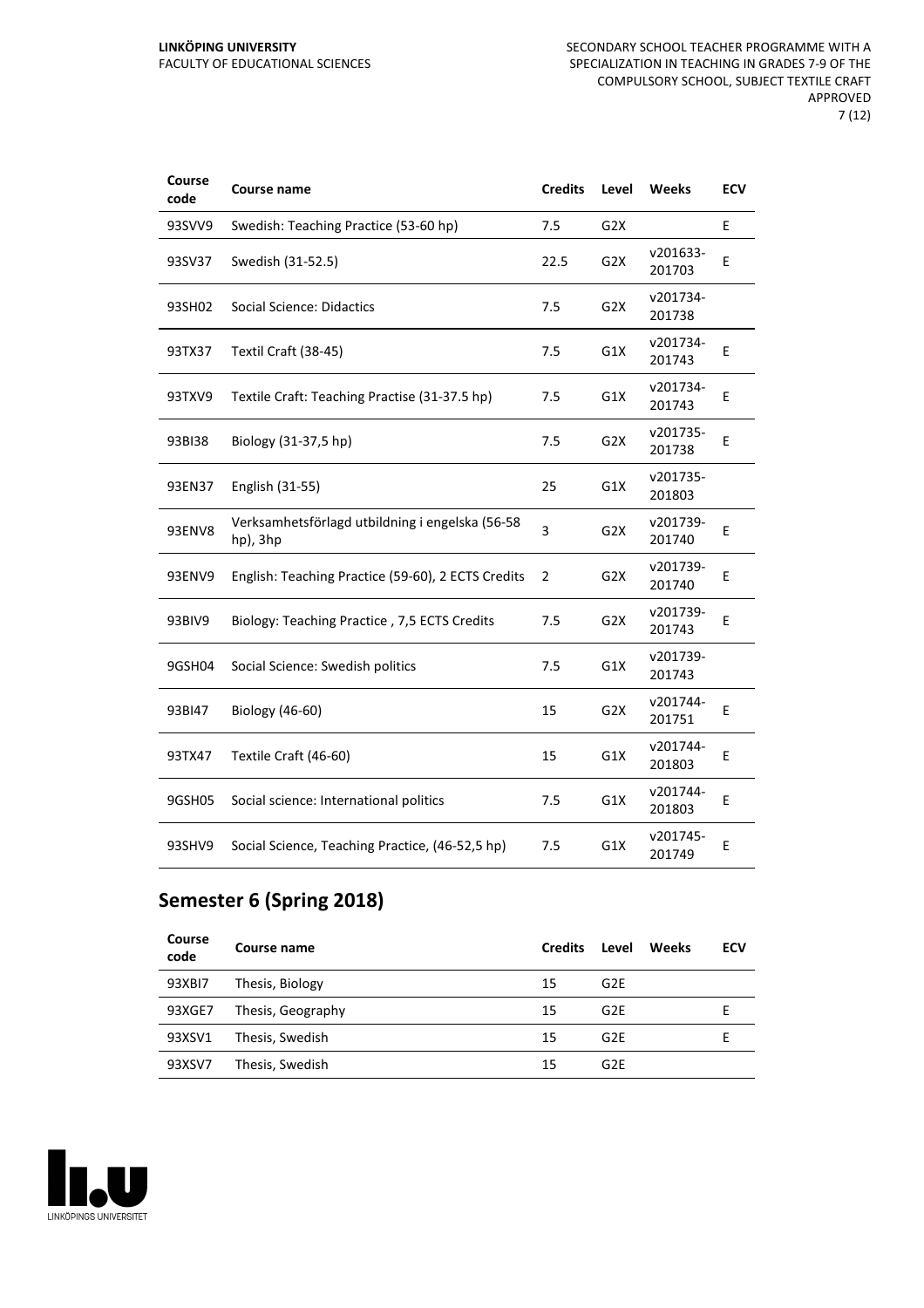| Course<br>code | Course name                                                          | <b>Credits</b> | Level            | Weeks              | ECV |
|----------------|----------------------------------------------------------------------|----------------|------------------|--------------------|-----|
| 93XTK7         | Thesis, Technology                                                   | 15             | G <sub>2E</sub>  |                    | E   |
| 93XTY7         | Thesis, German                                                       | 15             | G <sub>2E</sub>  |                    |     |
| 93UK57         | Educational Sciences 5, Social Relations and<br>Teachers' Leadership | 7.5            | G <sub>2</sub> X | v201804-<br>201808 |     |
| 93XTK1         | Thesis, Technology                                                   | 15             | G <sub>2E</sub>  | v201804-<br>201813 | E   |
| 93UK67         | Educational Sciences 6, Special Needs Education                      | 7.5            | G <sub>2</sub> X | v201809-<br>201813 |     |
| 93XKE7         | Thesis, Chemistry                                                    | 15             | G <sub>2E</sub>  | v201812-<br>201822 |     |
| 93XBI1         | Thesis, Biology                                                      | 15             | G2E              | v201814-<br>201823 | E   |
| 93XEN1         | Thesis, English                                                      | 15             | G <sub>2E</sub>  | v201814-<br>201823 | E   |
| 93XFR1         | Thesis, French                                                       | 15             | G <sub>2E</sub>  | v201814-<br>201823 | E   |
| 93XFR7         | Thesis, French                                                       | 15             | G <sub>2E</sub>  | v201814-<br>201823 |     |
| 93XGE1         | Thesis, Geography                                                    | 15             | G <sub>2E</sub>  | v201814-<br>201823 | E   |
| 93XHI1         | Thesis, History                                                      | 15             | G <sub>2E</sub>  | v201814-<br>201823 | E   |
| 93XMA1         | Thesis, Mathematics                                                  | 15             | G <sub>2E</sub>  | v201814-<br>201823 | E   |
| 93XMA7         | Thesis, Mathematics                                                  | 15             | G <sub>2E</sub>  | v201814-<br>201823 | Ε   |
| 93XRE1         | Thesis, Religious education                                          | 15             | G <sub>2E</sub>  | v201814-<br>201823 | E   |
| 93XRE7         | Thesis, Religious education                                          | 15             | G2E              | v201814-<br>201823 |     |
| 93XSA1         | Thesis, Swedish as a second language                                 | 15             | G2E              | v201814-<br>201823 | E   |
| 93XSH1         | Thesis, Social Science                                               | 15             | G <sub>2E</sub>  | v201814-<br>201823 | E   |
| 93XSH7         | Thesis, Social Science                                               | 15             | G <sub>2E</sub>  | v201814-<br>201823 |     |
| 93XSP1         | Thesis, Spanish                                                      | 15             | G <sub>2E</sub>  | v201814-<br>201823 | E   |

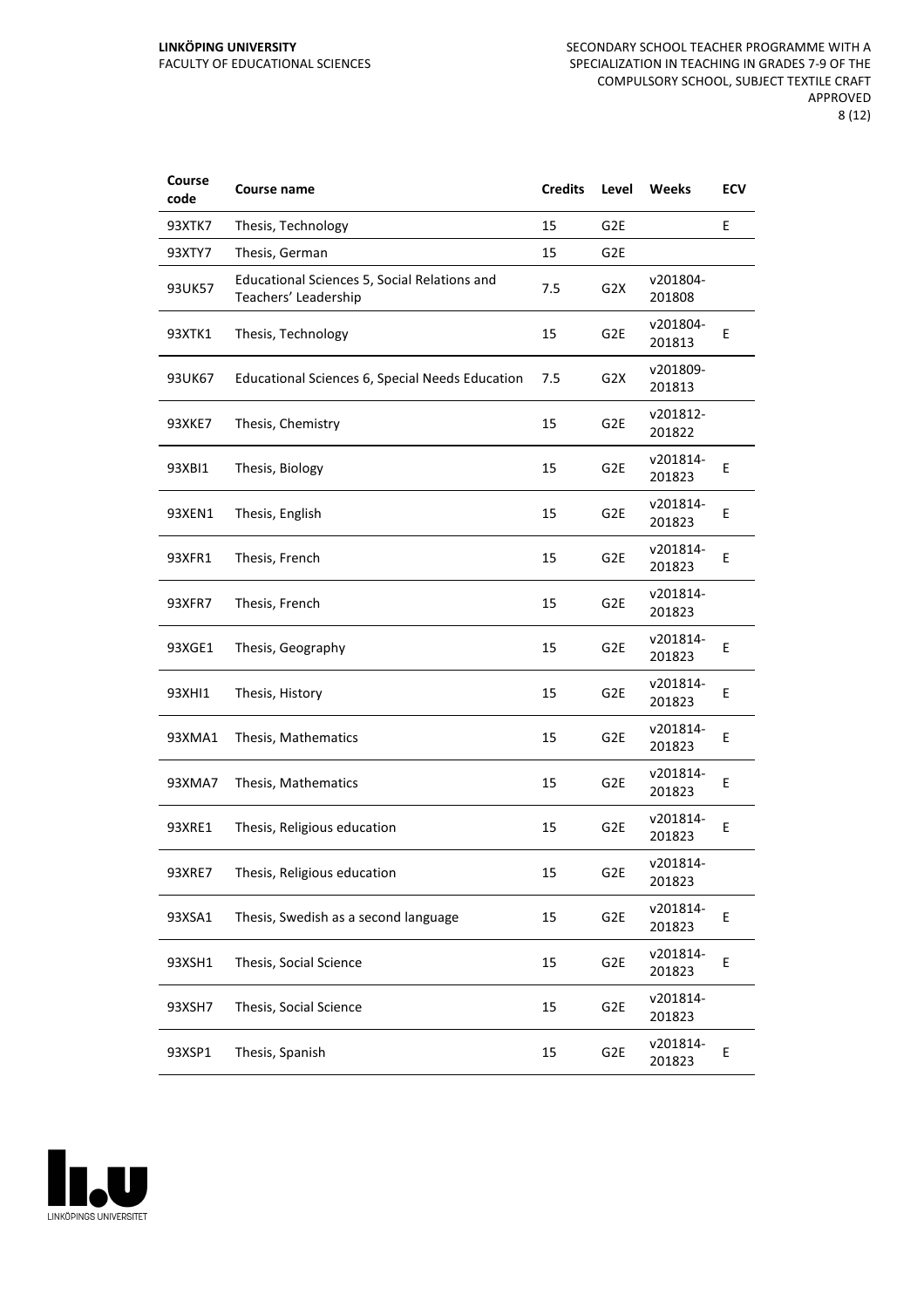| Course<br>code | Course name           | <b>Credits</b> | Level           | Weeks              | <b>ECV</b> |
|----------------|-----------------------|----------------|-----------------|--------------------|------------|
| 93XSP7         | Thesis, Spanish       | 15             | G <sub>2E</sub> | v201814-<br>201823 |            |
| 93XTX7         | Thesis, Textile Craft | 15             | G <sub>2E</sub> | v201814-<br>201823 | F          |
| 93XTY1         | Thesis, German        | 15             | G2X             | v201814-<br>201823 | E          |
| 93XKE1         | Thesis, Chemistry     | 15             | G <sub>2E</sub> | v201836-<br>201842 | E          |

## **Semester 7 (Autumn 2018)**

| Course<br>code | <b>Course name</b>                                                   | <b>Credits</b> | Level            | Weeks              | <b>ECV</b> |
|----------------|----------------------------------------------------------------------|----------------|------------------|--------------------|------------|
| 93FR17         | French (1-30 cr)                                                     | 30             | G <sub>2</sub> X |                    |            |
| 93GE07         | Geography (1-30 cr)                                                  | 30             | G2X              |                    |            |
| 93SA27         | Swedish as a second language (16-30 cr)                              | 15             | G2X              |                    | E          |
| 93SP17         | Spanish (1-30 cr)                                                    | 30             | G2X              |                    | E          |
| 93TK17         | Technology (1-15 cr)                                                 | 15             | G2X              |                    |            |
| 93TK27         | Technology (16-30 cr)                                                | 15             | G <sub>2</sub> X |                    |            |
| 93TY17         | German (1-30 cr)                                                     | 30             | G2X              |                    |            |
| 93UK51         | Educational Sciences 5, Social Relations and<br>Teachers' Leadership | 7.5            | G <sub>2</sub> X | v201834-<br>201838 | E          |
| 93RE19         | Religious Studies (1-15 cr)                                          | 15             | G2X              | v201834-<br>201843 |            |
| 93SA17         | Swedish as a second language (1-15 cr)                               | 15             | G <sub>2</sub> X | v201834-<br>201843 | E          |
| 93KE17         | Chemistry (1-15 cr)                                                  | 15             | G1X              | v201836-<br>201842 |            |
| 93UK61         | Educational Sciences 6, Special Needs Education                      | 7.5            | G2X              | v201839-<br>201843 | F          |
| 93RE29         | Religious Studies (16-30 cr)                                         | 15             | G2X              | v201844-<br>201903 |            |
| 93KE27         | Chemistry (16-30 cr)                                                 | 15             | G1X              | v201845-<br>201851 |            |

#### **Semester 8 (Spring 2019)**

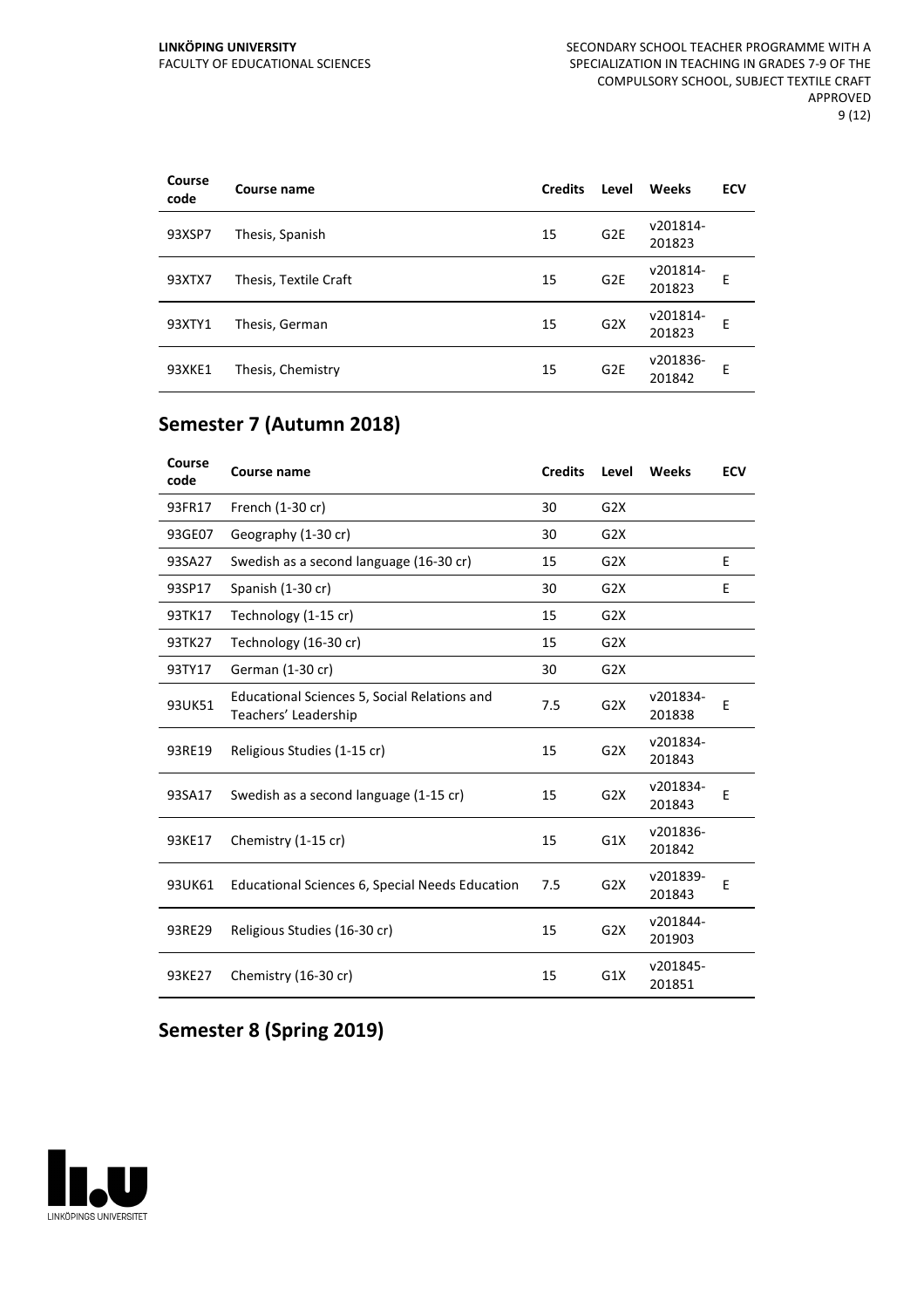#### **LINKÖPING UNIVERSITY** FACULTY OF EDUCATIONAL SCIENCES

| Course<br>code | Course name                                               | <b>Credits</b> | Level | Weeks              | ECV |
|----------------|-----------------------------------------------------------|----------------|-------|--------------------|-----|
| 9ARE39         | Religious Studies (31-45 Credits)                         | 15             | A1X   | v201904-<br>201908 |     |
| 9ATK37         | Technology (31-45 cr)                                     | 15             | A1X   | v201904-<br>201913 |     |
| 9AGE37         | Geography (31-45 cr)                                      | 15             | A1X   | v201904-<br>201923 | E   |
| 9AKE37         | Chemistry (31-45 cr)                                      | 15             | A1X   | v201904-<br>201923 |     |
| 9ASP37         | Spanish (31-45 cr)                                        | 15             | A1X   | v201904-<br>201923 |     |
| 9AVFU8         | <b>Teaching Practice</b>                                  | 13.5           | A1X   | v201904-<br>201923 | E   |
| 9AXEN1         | Thesis in English                                         | 15             | A1X   | v201904-<br>201923 | E   |
| 9AXFR1         | Thesis in French                                          | 15             | A1X   | v201904-<br>201923 | Ε   |
| 9AXGE1         | Thesis in Geography                                       | 15             | A1X   | v201904-<br>201923 | E   |
| 9AXKE1         | Thesis in Chemistry                                       | 15             | A1E   | v201904-<br>201923 | E   |
| 9AXMA1         | Thesis in Mathematics                                     | 15             | A1X   | v201904-<br>201923 | Е   |
| 9AXRE1         | Thesis in Religious Studies                               | 15             | A1X   | v201904-<br>201923 | E   |
| 9AXSA1         | Thesis in Swedish as a Second Language                    | 15             | A1X   | v201904-<br>201923 | E   |
| 9AXTX7         | Thesis in Textile Craft                                   | 15             | A1E   | v201904-<br>201923 | Ε   |
| 9AXTY1         | Thesis in German                                          | 15             | A1X   | v201904-<br>201923 | Ε   |
| 9ATKV8         | Technology: Teaching Practice (46-52,5 Credits)           | 7.5            | A1X   | v201909-<br>201911 | E   |
| 9AGEV8         | Geography: Teaching Practise (46-52,5 Cr)                 | 7.5            | A1X   | v201909-<br>201913 | E   |
| 9AGEV9         | Geography: Teaching Practise (46-52,5 Cr)                 | 7.5            | A1X   | v201909-<br>201913 | E   |
| 9AREV8         | Religious Studies: Teaching Practice (46-52,5<br>Credits) | 7.5            | A1X   | v201909-<br>201913 | E   |

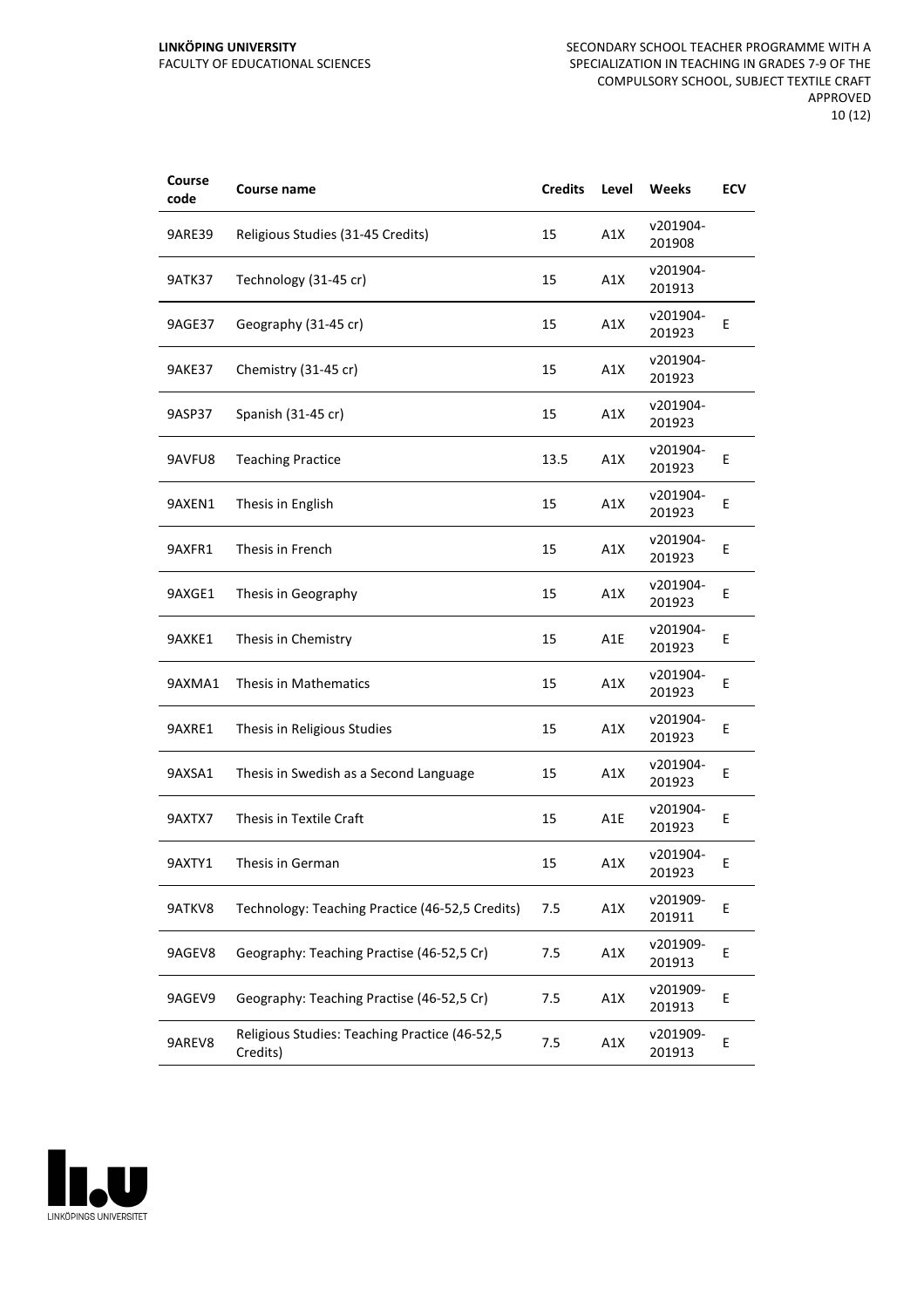#### **LINKÖPING UNIVERSITY** FACULTY OF EDUCATIONAL SCIENCES

| Course<br>code | <b>Course name</b>                                                   | <b>Credits</b> | Level            | Weeks              | <b>ECV</b> |
|----------------|----------------------------------------------------------------------|----------------|------------------|--------------------|------------|
| 9AREV9         | Religious Studies: Teaching Practice (46-52,5)<br>Credits)           | 7.5            | A1X              | v201909-<br>201913 | E          |
| 9AKEV8         | Chemistry: Teaching Practice (46-52,5 Credits)                       | 7.5            | A1X              | v201912-<br>201918 | E          |
| 9ASAV8         | Swedish as a Second Language: Teaching<br>Practice (46-52,5 Credits) | 7.5            | A1X              | v201913-<br>201918 | E          |
| 9AXBI1         | Thesis in biology                                                    | 15             | A1X              | v201914-<br>201923 | E          |
| 9AXHI1         | Thesis in History                                                    | 15             | A1X              | v201914-<br>201923 | Е          |
| 9AXSH1         | Thesis in Social Science                                             | 15             | A1X              | v201914-<br>201923 | Ε          |
| 9AXSV1         | Thesis in Swedish                                                    | 15             | A1X              | v201914-<br>201923 | E          |
| 9AUK81         | Educational Sciences 8, Theory of science and<br>research methods    | 7.5            | A1X              | v201919-<br>201923 | E          |
| 9AXSP1         | Thesis in Spanish                                                    | 15             | A <sub>1</sub> E | v201944-<br>202003 | E          |

## **Semester 9 (Autumn 2019)**

| Course<br>code | Course name                                                  | <b>Credits</b> | Level | Weeks              | <b>ECV</b> |
|----------------|--------------------------------------------------------------|----------------|-------|--------------------|------------|
| 9AXSP1         | Thesis in Spanish                                            | 15             | A1E   |                    | E          |
| <b>9AUK77</b>  | Educational Sciences 7: School Development<br>and Evaluation | 9              | A1X   | v201934-<br>201939 | E          |
| 9AXTY1         | Thesis in German                                             | 15             | A1X   | v201934-<br>202001 | E          |
| 9AVFU9         | <b>Teaching Practice</b>                                     | 6              | A1X   | v201934-<br>202003 | C          |
| 9AXEN1         | Thesis in English                                            | 15             | A1X   | v201934-<br>202003 | E          |
| 9AXFR1         | Thesis in French                                             | 15             | A1X   | v201934-<br>202003 | E          |
| 9AXMA1         | Thesis in Mathematics                                        | 15             | A1X   | v201934-<br>202003 | E          |
| 9AXKE1         | Thesis in Chemistry                                          | 15             | A1E   | v201936-<br>202003 | E          |